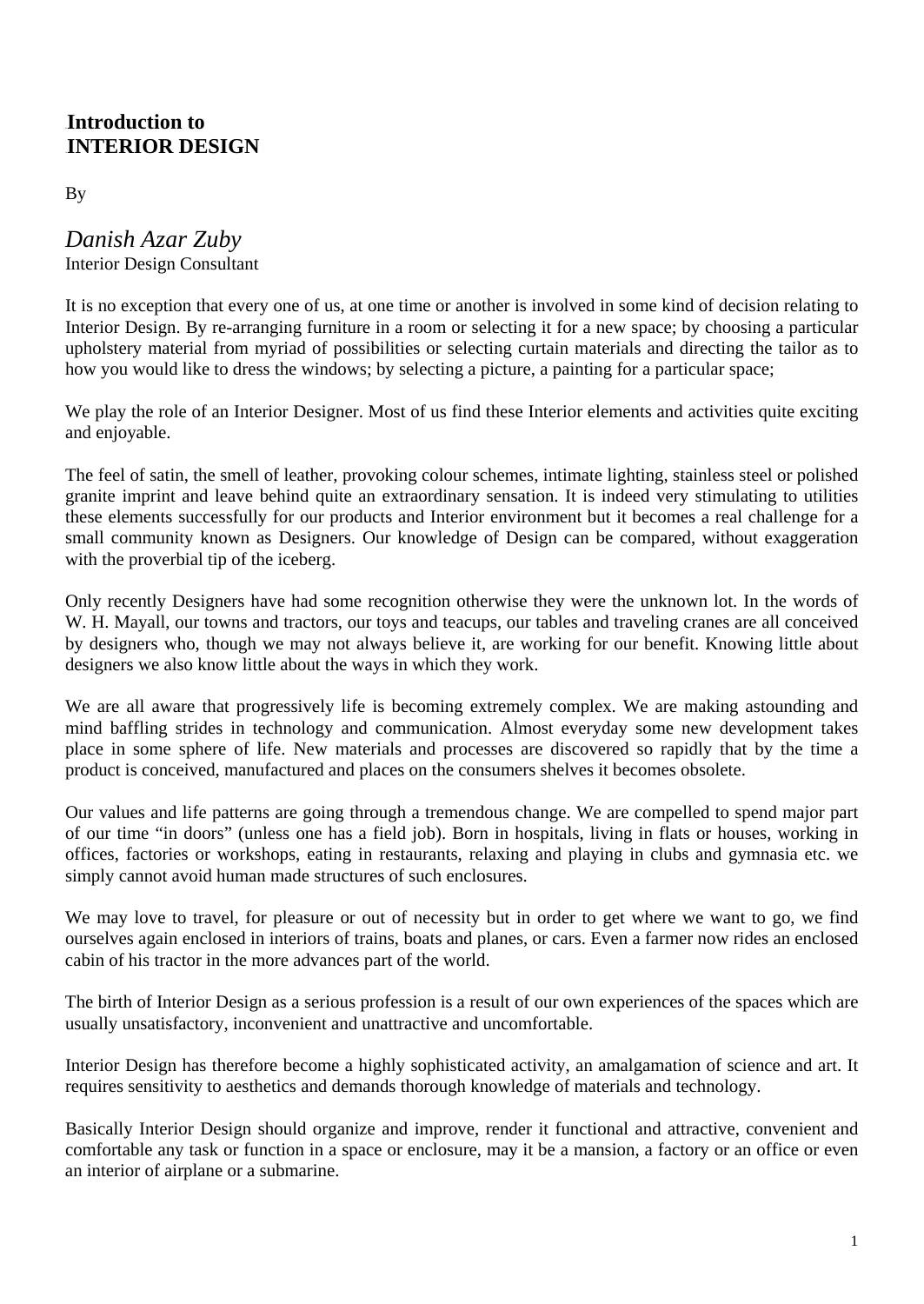Have you ever wondered why a particular pain in the body does not go despite medication, perhaps it could be because of something you have 'placed' rather inconveniently and that you have to reach for it every day. One might not notice the reasons for various maladies that we encounter or even a permanent ailment which can make a person invalid or helpless but a closer and a detailed look into the physical interior environment can be highly illuminating. For years and years people with backache use uncomfortable chairs and take it for granted. Well designed products and environments are hard to find. Unfortunately lack of professionalism, aggressive promotional activities and ignorance on our part are some of the main factors that deliver substandard products into our homes and simply make our lives miserable.

Why is every other person wearing optical glasses? Perhaps our interiors are improperly and inadequately illuminated, our eyes have to fare with either wrongly lit or poorly lit interiors. Why is the staff not comfortable in a particular office? Is the internal environment friendly or sympathetic at all? Is it conducive to efficient work? Is there climatic comfort? Is the circulation obstruction free? Is a particular physical task trouble free? Are the colours soothing to eyes? Almost every problem somehow lead to one subject and that is the planning, organization and the maintenance of Interior elements.

Everybody knows now how a disorderly and disorganized interior of an outlet does not pickup business while a planned and pleasing interior can do the reverse; in fact it can have magical effects besides looking neat and organized. As a principal proper Interior design should increase the efficiency manifold and result in boosting the business. A professional approach to our interior problems can definitely improve the quality of our lives and business while unprofessional way, makeshift and 'trying to save a buck' do have their invisible dangers.

Knowledge or unknowingly we all participate in the design activity and also it is quite tempting to call oneself and interior designer, but can we, without prejudice, judge or weigh an interior on scientific bases is a serious question. While some of us are quite successful in out attempts on design but does that qualify us to undertake projects that require professional training and experience.

It is time that the managers, executives and other people, who are employing interior designers and counting on design to radically change their environments, should raise the standards of scrutiny and help introduce professionalism.

Our average housewife is usually pretty good at sewing and stitching at home but can she create a first grade three piece suit or a sherwani. We openly accept the idea that in order to become a good cook or a tailor or even a bearable musician it should take deep study, practice and experience, shouldn't we then approach the subject of Interior Design with the same attitude, which in fact is becoming one of the most important factors to govern the quality of life.

# **DESIGN:**

Design is order, and for some it is a way of life. To achieve order, in any set of circumstances and any field, one has to go through a multitude of disciplines and process. Before we embark on a detailed introduction to the subject of interior design it should be worthwhile to familiarize oneself with the theory of the prime force, DESIGN.

The word Design is gaining tremendous popularity lately. It is one of those words that has been hijacked by every profession, perhaps because of its versatility. The most basic definition of Design, as we all know is to THINK, to plan, to conceive or to form a strategy. In the present day and age of rhetoric one finds that from tailors to hair stylists and from poets to politicians all have a liking for the word.

Although Design is one of the most fundamental human activities it was perhaps first adopted by producers of Art and Architecture. With the growing complexity in the professions of built environment Engineering,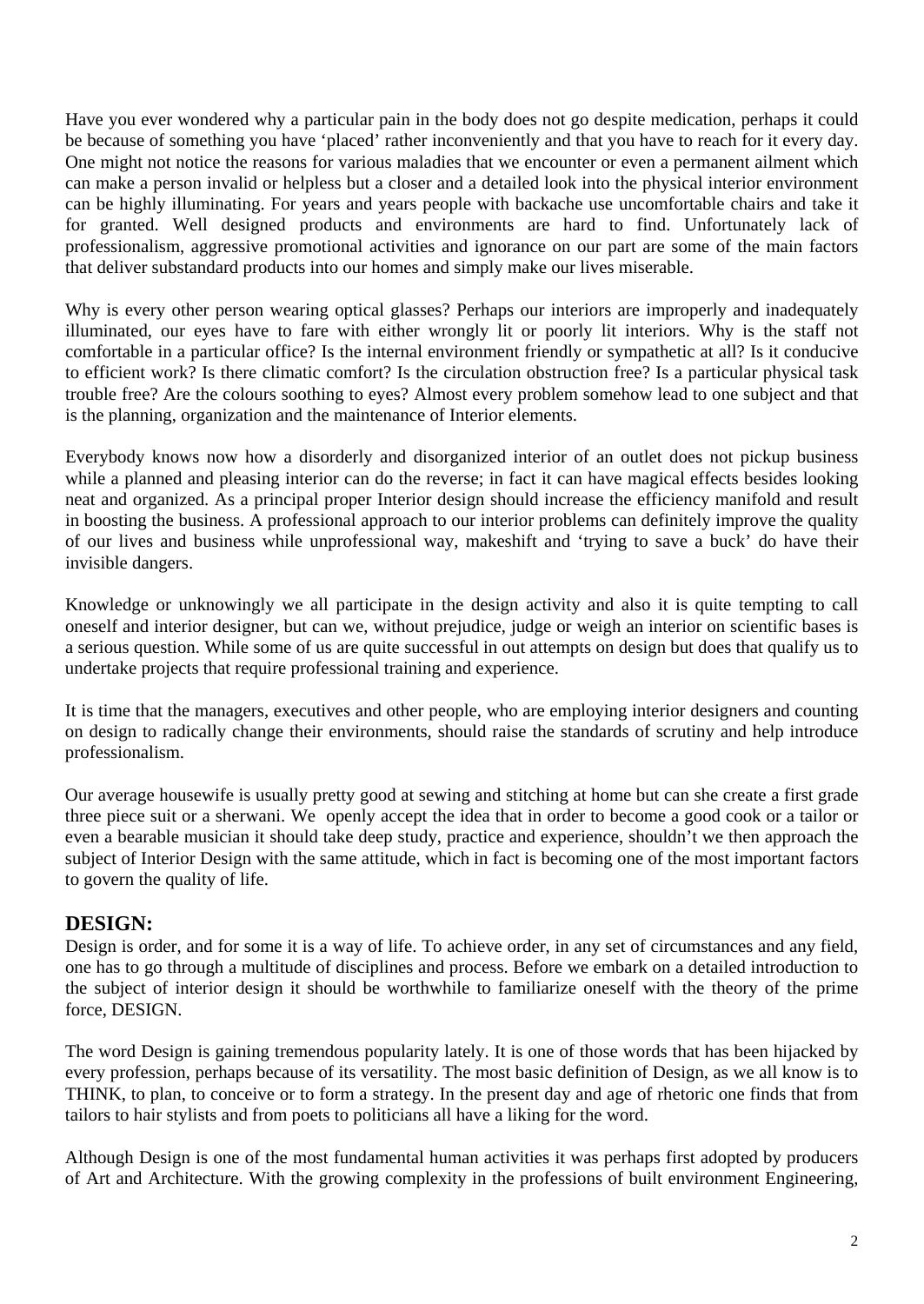Product design and Industrial design gave a serious use to the word. Today we have innumerable subjects and fields of study that prescribe and public Design as their main activity.

Design is probably the most important of all human endeavors; it can determine the caliber of a society, standards and the status of a civilization. Design conceives and defines all the means we employ to satisfy our many and increasingly intricate needs. In order to fully indentify our needs and satisfy them one needs enthusiasm and enterprise, inventiveness and ingenuity, scientific discovery and technical knowledge, spatial awareness and powers of visualization, together with knowledge of human attitudes, customs and habits and aesthetic sensibilities.

Only a quick look around in our environment will convince us that we are surrounded by products that are of no value, not functional or non aesthetic. We have been loaded with wasteful products; products we cannot replace, flimsy products, and out right degenerate and dangerous products.

Although we seem to be saturated by poorly designed products, environments and systems, good design is also available, conspicuous because of its smaller proportions. To Design is to conceive and to create, to accomplish needs. The most original definition of GOOD Design is given by A. N. Whitehead, that is "the accomplishment of the perceived need, simply and without waster". Before getting into details we need to look at its fundamental principles. Design is a lot of common sense but there are elements relating to Totality, Time, value, resources and synthesis. Then there are elements of Change and relationship and service. All these basic principles are invoked to synthesize a design direction. They dominate any design process, may it be creating an armchair or an airplane.

# **TOTALITY:**

Even if something is designed to satisfy a single function it usually consist of a variety of elements put together. Each aspect/ element usually demands individual study while the interrelationship of all the aspects and requirements becomes a first criterion and the foremost law. For example when a teapot needs to be designed we may decide to achieve a number of characteristics that are peculiar to teapots. Thus a teapot must have certain capacity, be stable, be comfortable to handle, pour easily, have a secure lid, be easy to fill and clean, be shaped to aid the infusion process, retain heat and possibly contain a strainer. Buying a teapot off the shelf, we may not think of all these things but perhaps look at the visual quality and the 'designs' printed superficially on the teapot.

There is no doubt that there should be some 'appeal' quality, but different types of gatherings would require different types of teapots, thus a visual quality is also becomes important. We may find that the manufacturing process and the type of packaging may also have a say in the total design. Therefore in order to achieve success in design a myriad of elements have to be considered at the same time.

# **CHANGE & VALUE:**

It is becoming evident that in most of the products that are designed, one or more elements/ requirements go through a process called change sometimes it's a correction/ amendment/ improvement, sometimes its only sales/ appeal/ fashions/ models techniques. Sometimes a serious development that takes place but the fact is that at times with out changing life styles more and more gadgetry is added on to our products range. Our cars, which at one times would have been thought adequate if they had delivered us in reasonably well protected manner to our destinations, now have heating and air conditioning systems, safety devices such as seat belts and child proof doors, wind screen washing/ wiping equipment, radios/ recorders etc. etc. plus each year a new design of the car, till this day, in the opinion of the author, does not conform to the principles of 'totality' considering that it emits poisonous pollutants, no matter how beautiful it is and takes us where we want, is not a complete and a successful design in all respects.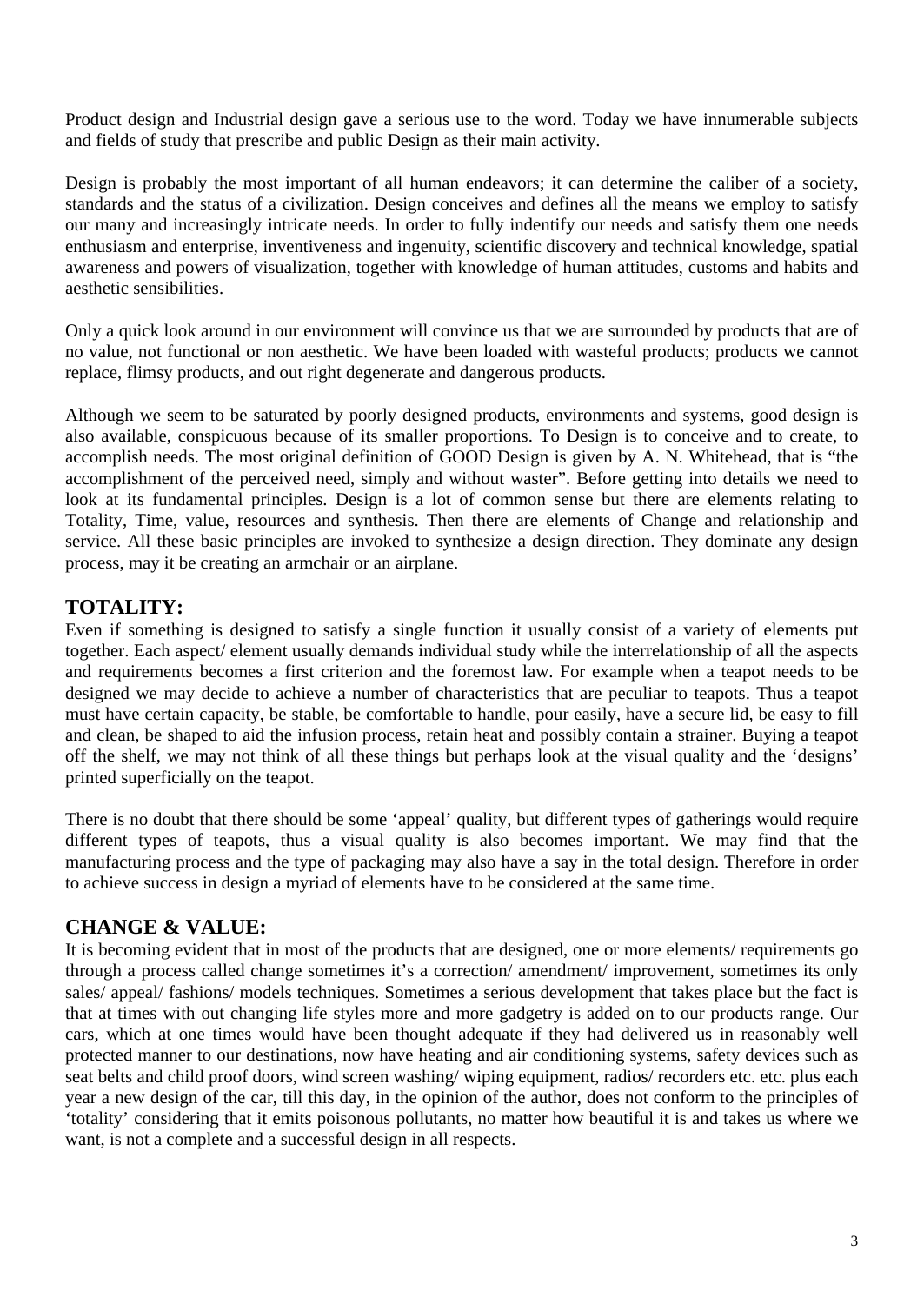It is all right to consider market requirements and consumers needs but there is an order of priority in the principles of design as well, which have to be followed. The safety, security and public health should be among the top.

In simplistic terms the users grade or should grade all designed goods in the following order; performance, reliability, appearance, maintenance, delivery, packing and price. Unfortunately with cut throat competition people are deceived and offered a lopsided order of mentioned criteria, the user ends up with a sub standard product with low price, has a pretty packing and looks nice only. In poor economies like our own sometimes the 'price' becomes the only buying factor and we are left with an awkward situation.

# **TIME:**

Obtaining the products in such markets means it is going to end up in the garbage pile very soon. We come to the next element of design and that is 'time'. A hammer which is a good design may last us for all our lives but if it has a wooden handle it is liable to break, a pair of scissors lasts even longer but in a particular situation they may require re-sharpening. Like violin, not all products mature with age but on the contrary they leave us before time. Sometimes we leave the products on our own accord, for example our motorcars. We may want our house to last a hundred years but may not want to live in it for more than ten years. Some products have to be replaced by choice like clothes for the want of new fashions and styles. The principle of value comes into force. But if a stylised piece of cloth was exorbitantly priced we may not even buy it or discard it as easily as other clothes.

Professor Mayall gives an example of a car to highlight the point of 'value'. Does one buy a Rolls-Royce car primarily because of its superb quality and reliability, long life, performance and comfortable accommodation? The answer is probably No. The car is like to be bought primarily to symbolize a particular social position or a way of life. Yet if the Rolls Royce lacked the superb engineering qualities for which it has become renowned, it would not have the symbolic values that we tend to ascribe to it.

Sometimes even excellent products are rejected because they do not conform to a particular image which is wrong. At many occasions we are totally unaware as to what determines the decision of a purchase. Consider going into a furniture shop, although most of the items would have the quality of performance, reliability, life and maintenance but we seem to like a particular piece of furniture, perhaps this 'value' can be termed as 'taste'. However most of the time we are beguiled into believing that certain sorts of products are necessary for certain sorts of living and we buy them with these attitudes in mind. No matter what the situation between the 'use value' or 'esteem value', every designed object should have a 'Product life' not just 'visual life'.

A careful selection of materials and systems and an appropriate technology to put them together should be the direction to physically achieve a particular goal.

# **RESOURCES:**

No matter how brilliant we are with ideas, we simply cannot make the product if we have no materials and skills. Today the world is rich with materials and techniques. The real problem occurs when we have a myriad of options in elements/ materials for each individual situation. This calls for extensive study and research into available resources. The design, manufacturer and life of all products and systems depend upon the materials, tools and skills we choose to use.

In the word of Professor Mayall the materials should be able to stand up to all circumstances to which they will be subjected, and that they can be worked by the various manufacturing processes required, and also they should be economical to buy and work.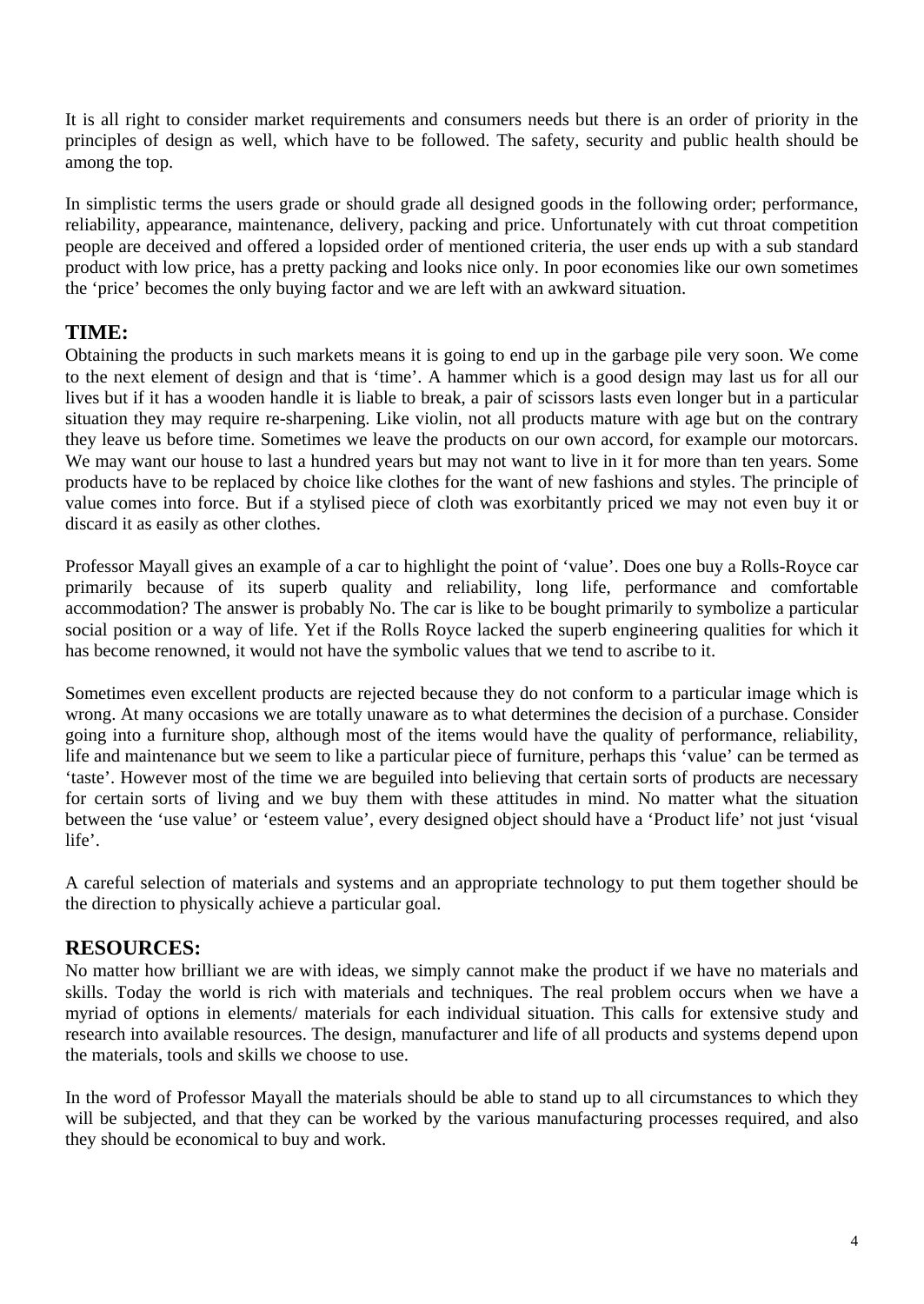It is in the vast and heterogeneous world of everyday products, our buildings, domestic machinery, furniture and furnishings, that we may find problems usually occur because of the types of materials designers choose. The materials for such products may not have to cope with tremendous forces, elevated temperature or complex vibrations but they are far more likely to be used in less easily gauged circumstance involving say variable atmospheric conditions, corrosive process, maltreatment, absence of cleaning or maintenance, effects of microorganisms, insects, etc.

Watching the designer at work, sitting quietly at his drawing board or desk, we may not notice the conflicts he may be going through and trying to figure out what materials he must use, yet we are saturated with products which shrink, crack, craze, discolor, corrode, rot or even disintegrate.

So we understand now that in the process of Design, which can be utilized for the creation of a building, its internal environment or even an ashtray, certain basic objectives have to be borne in mind as most supreme and sacrosanct. All requirements that a products has to fulfill or satisfy must be isolated and then interrelated in totality, the periods over which they should last, that is a product life, their relative values and ability to accept change if desired, and obviously to utilizes the best possible materials and techniques and skills to produce it.

Evolution of Design does not stop there, there may be some external circumstances likely to effect whatever we produce, for example storage and transport, installation and trial usage, operation or handling (or even mishandling), vandalism, maintenance, replacement and reconditioning.

In more complex situations we may find armies of experts giving their own expertise to produce a particular product for example market analysis, manufacturing experts, experts in technological competence, managers of various areas etc. etc. Then there is an element of service in the formation of any design strategy that design must satisfy everybody and not just those for whom its products are directly aimed at.

There can be other influencing elements on the critical path a designer has to follow, in these rapidly changing times. For example for products using or causing industrial waste, dangerous chemicals, or creating noxious fumes and degrading natural environment and our biosphere special measures have to devised. The Gas used for cooling in the production of refrigerators, air conditioners etc. uses CFC's which in fact is damaging the protective layer of Ozone for our planet.

Simple questions like the packaging of our consumer products which end up in the streets or garbage heaps and pollute the city environment, if they are 'biodegradable' or not are not asked seriously at all. The reason to indulge in the theory and philosophy of Design at such length was intended as the profession of designing internal environment has been always confused with Interior decoration by a majority of people. It is high time that Design and decoration was clearly defined and the confusion eradicated. A brief history of Interior Design which follows will also shed light on the development of the profession whereby the traditional decorators also played a key role.

Decoration is only a small portion of the subject of Interior design. The dictionary would define decoration as "to furnish or adorn with fashionable or beautiful things" but technically it means "surface rendering". It's to do with fabrics, wall coverings and wall painting, and other superficial finishes and treatments. In England the wallpaper fixers and painters are still termed as decorators.

Gone are the days of Michelangelo, who was one of the greatest of all Renaissance masters. Those were the times when a single super craftsman was assigned/ commissioned for the design and implementation of many an arts and design projects at the same time. Michelangelo masterminded many architectural projects, yet he dealt with the internal environment with the same masterly manner. He was probably the first Designer to be mentioned in the history books for having completed an interior design project of a library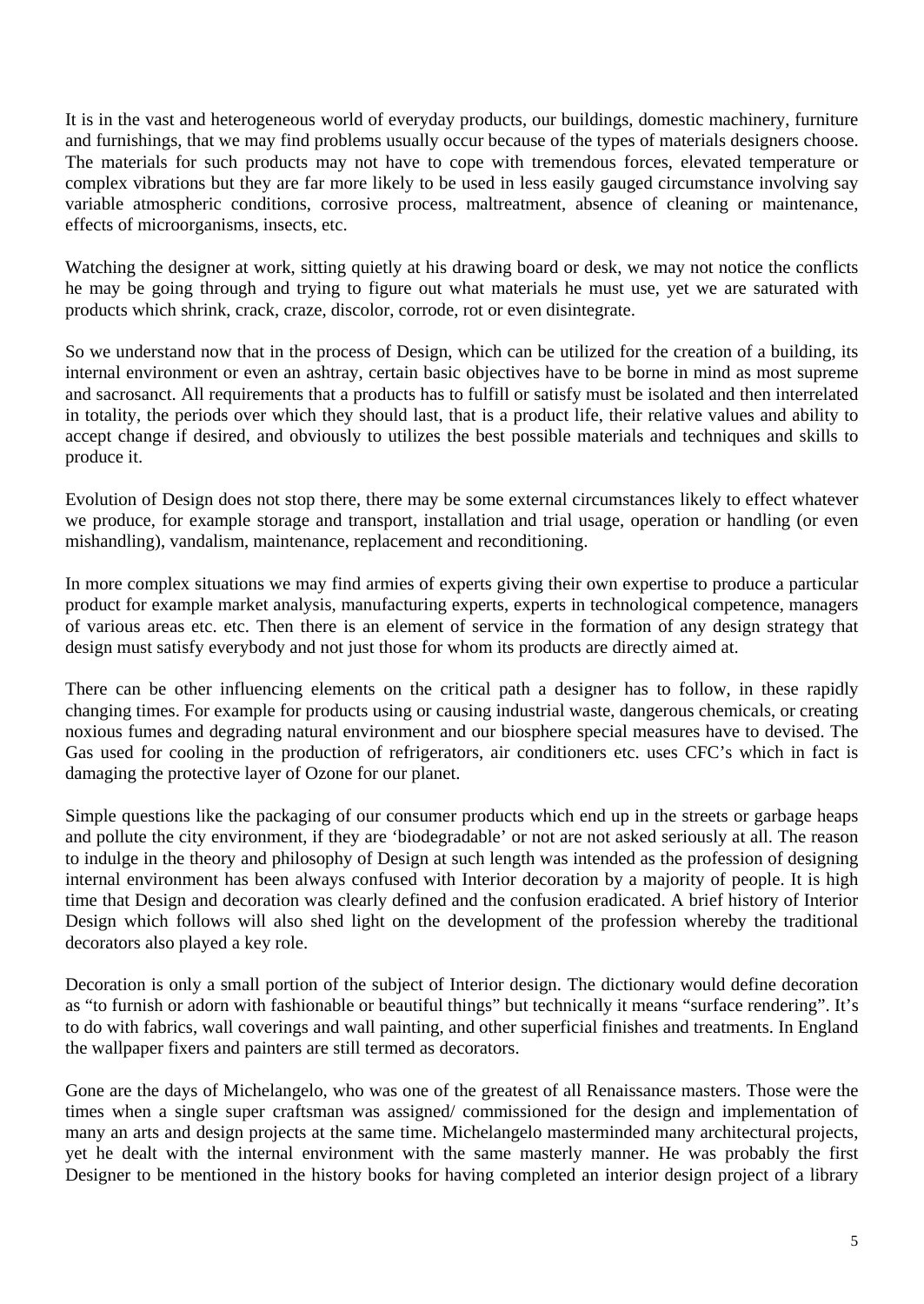adorned with classical details. He is also known as the greatest Fresco Painters of all times (Fresco is painting on fresh plaster with water based paint), although most of all he is known for his sculpture. Bernini, who was a super sculptor, was also undertaking landscape and architectural projects, significantly his colonnaded exterior and landscape outside the Saint Peters in Rome may be mentioned. Today the situation is different. A professional of a single trade has to employ many specialists to come up with a product or environment, which becomes a composite/ hybrid of many systems. This is due to the growing interdependence and interrelationship of our modern products, and the chain reaction of requirements as laid down by complex functions. We have the Industrial revolution and the mass production in the background. We too have the discovery of electricity and new materials. We have the media explosion and the socio economic factors that dictate most of our present day products, environment and systems.

When we have to move people by air from one place to another we are not talking just about airplanes but the design of airports, the access to the airports, parking lots, airplane sheds and hangers fro service and repair, runways, aircraft communication systems, security and safety devices, cleaning and maintenance, food services, accident and fire equipment, medical facilities, information services, ticketing and transit areas, baggage handling etc. etc. This calls for a variety of different and high expertise professionals.

The story of success of modern products also depend on the degree of specialists utilities for the design of a single product. For example a furniture designer may be highly trained in his subject and rightly able to call himself a specialist in his particular field, yet he might call upon an ergonomist to advise on anatomical, physiological and indeed psychological characteristics, a materials expert to give him response on available materials he wishes to employ, a production engineer to tackle his manufacturing requirements, quality controller, cost analysts, colour consultants and even a reliability engineer in some parts of the world.

The other aspects of complexity of design are the overlapping of various disciplines for example an electrical gadget in not possible without the help from mechanical engineering experts.

# **THE HISTORY**

The adornment of internal environment has its roots in the royal patronage. The growth of Medieval Europe to high Baroque compelled the aristocracy, the ruling classes, rich merchants etc. to display their power, wealth and taste, and the only way was to employ the best craftsmen of their times. Hence the demand for Artisans and craftsmen was created. This demand resulted in the formation of many guilds and associations of craftsmen all over Europe. Although the Industrial revolution changed the socio-economic fabric of the society and introduced automation, but the struggle of some pioneers of Arts and Design who felt passionately for the survival and rejuvenation of the arts and crafts, paved ways and triggered movements for its survival and prolonged richness.

William Morris in England has been mentioned by the historians as one such designer to have struggled for the restoration of arts and crafts, but there were several societies, association and movements striving for the betterment of standards of designed products.

England, termed as the workshop of the world, along with countries like Holland and France had their first schools of Interior Design and decoration soon after the Second World War. Architecture, the parent body, due to overburdening, was relieved of the design of internal portions of the buildings it created.

With the changing global scenario, architects had also fared an evolution. The time had come to share the built environment with the structural, civil, mechanical and electrical specialists.

With the changing trends of global economy and the resultant commerce, trade and industry the occupants of urban buildings were changing more frequently than before. They found that the existing layout plans and other internal elements differed from their requirements; hence an Interior Architect became an urgent need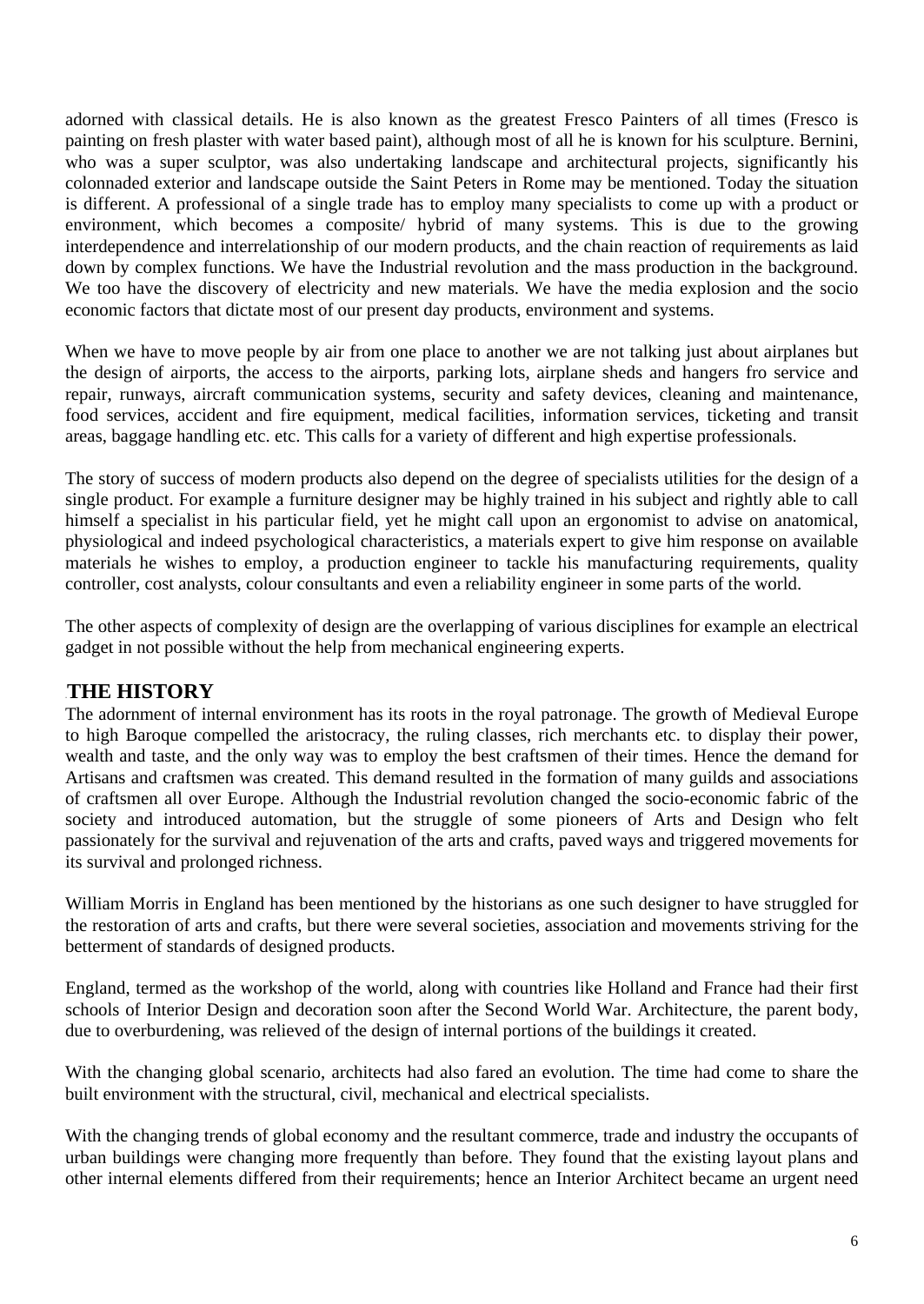to redesign the space as per their new and changing requirements. The new urban setup became saturated with the problems of design and crafts.

The guilds and societies became more and more active and involved in the design and crafts based problems etc. one such Institute of Decorators and craftsmen was incorporated in 1894 to become the first "British Institute of Interior Design" in England. This was followed by several Interior Design bodies to look after the interests of the new and emerging profession throughout Europe and Americas.

The British Institute of Interior Design has now merged with the Chartered Society of Designers (England) which is the largest, the oldest and the most comprehensive Design institutions of the world. It is concerned with promoting standards of competence, professional conduct and integrity within the design profession, and the establishment of the profession's interest in government and official bodies. The Design climate is, however, a constantly changing one and therefore society is known for adapting policies to meet these changes.

With the efforts of these institutions and Design schools Interior Design has become a recognized profession, a legitimate occupation and an international phenomenon. Except for Pakistan and some other third world countries Interior design education is readily available, with proper affiliations with the respective universities. Interior Design graduates have started operating as full fledged professionals throughout the world and are playing an active part in the improvement of the built environment in general.

# 3B**THE PROFESSION**

In our modern times we find that our live are becoming complex day by day. It is because people are complex, environment is complex, our economy and systems are complex and with this growing complexity, the emerging new technologies, discovery of new materials and processes, it has become a real challenge for any professional to keep with time.

In the recent trends of "global city" or the "global community" whereby the standards and values of the "universal" human being are converging, the techniques and technologies employed to achieve these standards and values is expanding at a tremendous rate. Interior Design being a major part of such a process is also facing confusing directions and getting mixed reactions. It is misunderstood and partly unrecognized only because it is has not been clearly defined.

Generally speaking in all the trades and professions of the arts, crafts and building a "basic idea" is the starting point, subsequently require resources, energy and skills to produce what we conceive. Perhaps it is as simple as that and as difficult as that.

There is another misconception about Design which needs clarification. It is generally felt that the responsibility of the designers ends at the presentation of ideas, handing over of pretty pictures/ perspectives, for which they are quite famous, or after the delivery of the orthographic blue prints. This stage, in the opinion of the author in only the beginning. Generally speaking design is in-complete even if it looks complete on the drawing board. Real design is the successful accomplishment of the end product in a three dimensional reality, in actual/ physical form. Only at the end of a 'complete design process' can on determine the ability of a designer. Invariably the end product turns out to be different than the pretty picture that was once approved, due to various constraints or lack of professionalism.

For the sake of simple explanation we can use a **'Pentagon'**. This five facetted figure can be applied to define quite a number of design disciplines.

1. **Basic design:** Design is mostly common sense. What we need should be absolutely clear. The clearer the goal the easier it would be to arrive at. Just like the little implies it is the basic requirement, the functional requirement in question, for example if you want a trolley, what 'kind' of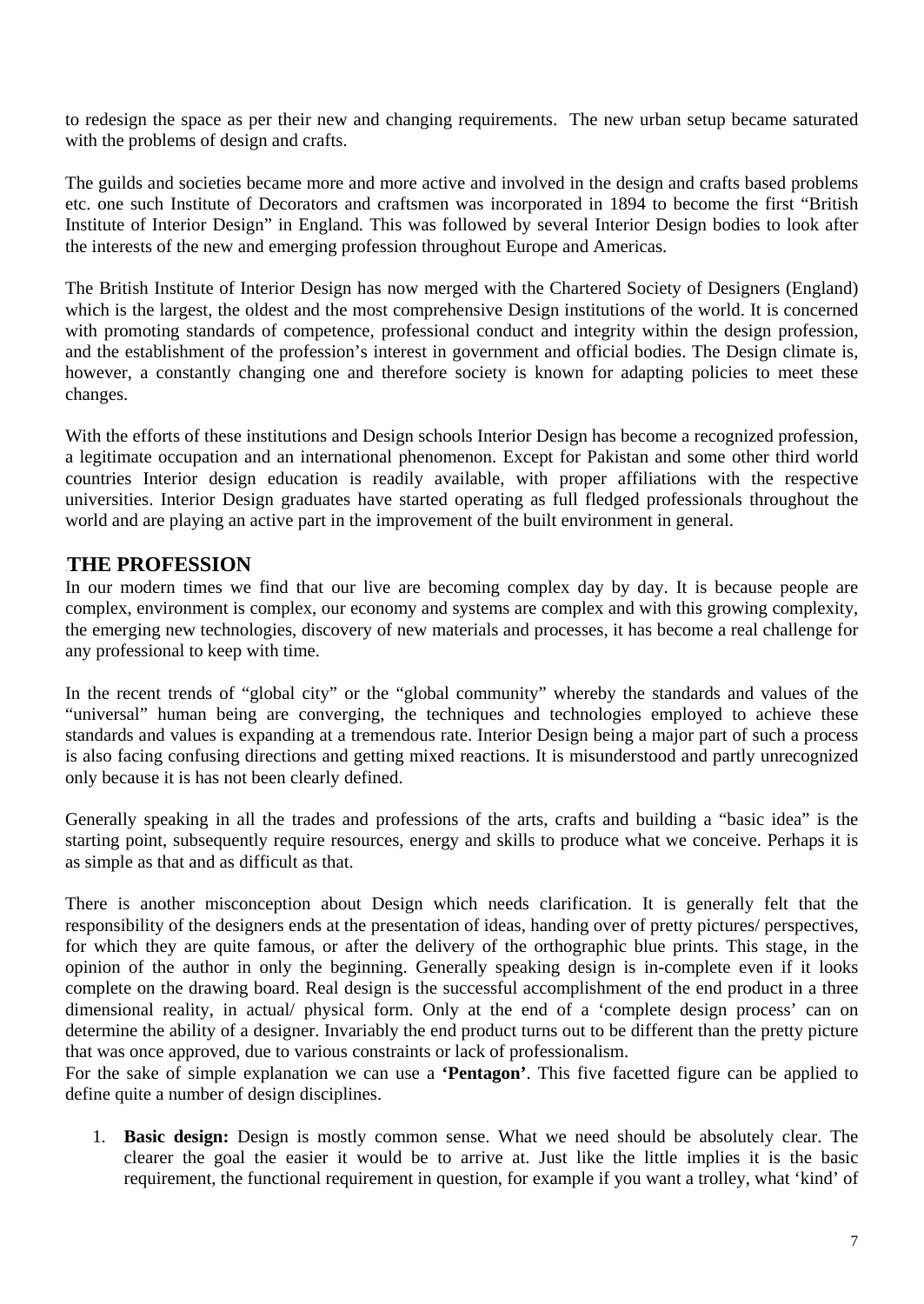trolley is naturally the first question. Is it for commercial use or domestic use? To carry good/ merchandise in a store or a warehouses or food for guests in a hotel/ there can be a multitude of different sets of requirements that can create different types of tangible images in our minds.

- 2. **Design Language:** Obviously we can go on and on talking about the trolley in order to describe it but if we use a visual, a sketch, the description becomes instant and easy. Drawing is the most basic tool of the a designer, it also helps to think. A photograph or a print can be used to illustrate the idea, but if something special has to be created sketching becomes essential. If the trolley is approved by you and has to be fabricated, technical drawings have to be produced, and if you desire that several contractors should quote for the same to get a better deal, certain negative drawings will have to be made, so that as many prints as required can be reproduced. (The use of computers has made a sizable contribution to this particular aspect.)
- 3. **Materials and finishes:** For any designed object the decision for appropriate materials and finishes is one of the most important one most important one a designer would take. Therefore a thorough knowledge of materials becomes a pre requisite.

Is the trolley going to made out of wood or plastic or steel? Is the surface texture going to be smooth or rough, what colours are required and what can finishes be applied to the surfaces.

- 4. **Building and technology:** A designer ought to be aware of how a particular material is bonded to the other and what techniques, tools and hardware is required for the creation of a particular form or shape of a product. What are the methods of application, fabrication or manufacture of various products and systems?
- 5. Aesthetics: Aesthetics is not a purely philosophical entity. Its to do with our emotional and psychological relationship with any product. The product has to display certain visual qualities that are amiable and acceptable.

We may begin to adore an ugly chair which happens to be very comfortable in use but there is a lot to be said about the 'visual value' of any product that mostly remains neglected. If we can satisfy the functional requirements of a product as well as the aesthetical qualities we have achieved best of both the worlds.

Is the trolley pleasing to the eyes, does it have the right scale and proportions, does it have the delicacy and pleasurable surprises that a human mind enjoys.

As far as the design of a trolley is concerned the application of the design pentagon may not be so difficult but as soon as we employ the same for creating an interior, for example of a dentist who now a days utilizes highly sensitive and sophisticated equipment, it becomes a difficult task.

If one is involved in the Interior of a bank, there may be a dozen of specialist craftsmen supported by many professional working on the same site, for example mason, pleasures and marble fixers, steel fabricators, electricians, standard false ceiling fixers, painters and polish men, shuttering experts and carpenters, plumbers and fitters, glazing experts, telecommunications experts, fire fighting equipment suppliers, burglars alarm and other security devices people, CCTV systems staff, computer networking experts, window dressers, landscape artists, etc. etc. A professional Interior Designer is required to understand each trade and its tricks to complete a project successfully.

With the growing complexity and interdependence of various trades one can say without exaggeration that Interior design has become one of the most sophisticated professions in modern times as it demands adequate knowledge and adequate grasp of at least twenty specialists subjects. Their interrelationship and interdependence is obvious but a detailed study of each is very important.

## **Architecture:**

Obviously Architecture is beyond the art of building buildings and it should be rather impossible to grasp the vastness of the subject, however, it is extremely important to understand how the buildings are conceived and constructed. The utilization of space, the development of a form and shape, the intricate details within, the sensibilities of scale and proportion, the use of rhythm and balance, the play of light and the creation of order. All in the process of satisfying human needs. One has to be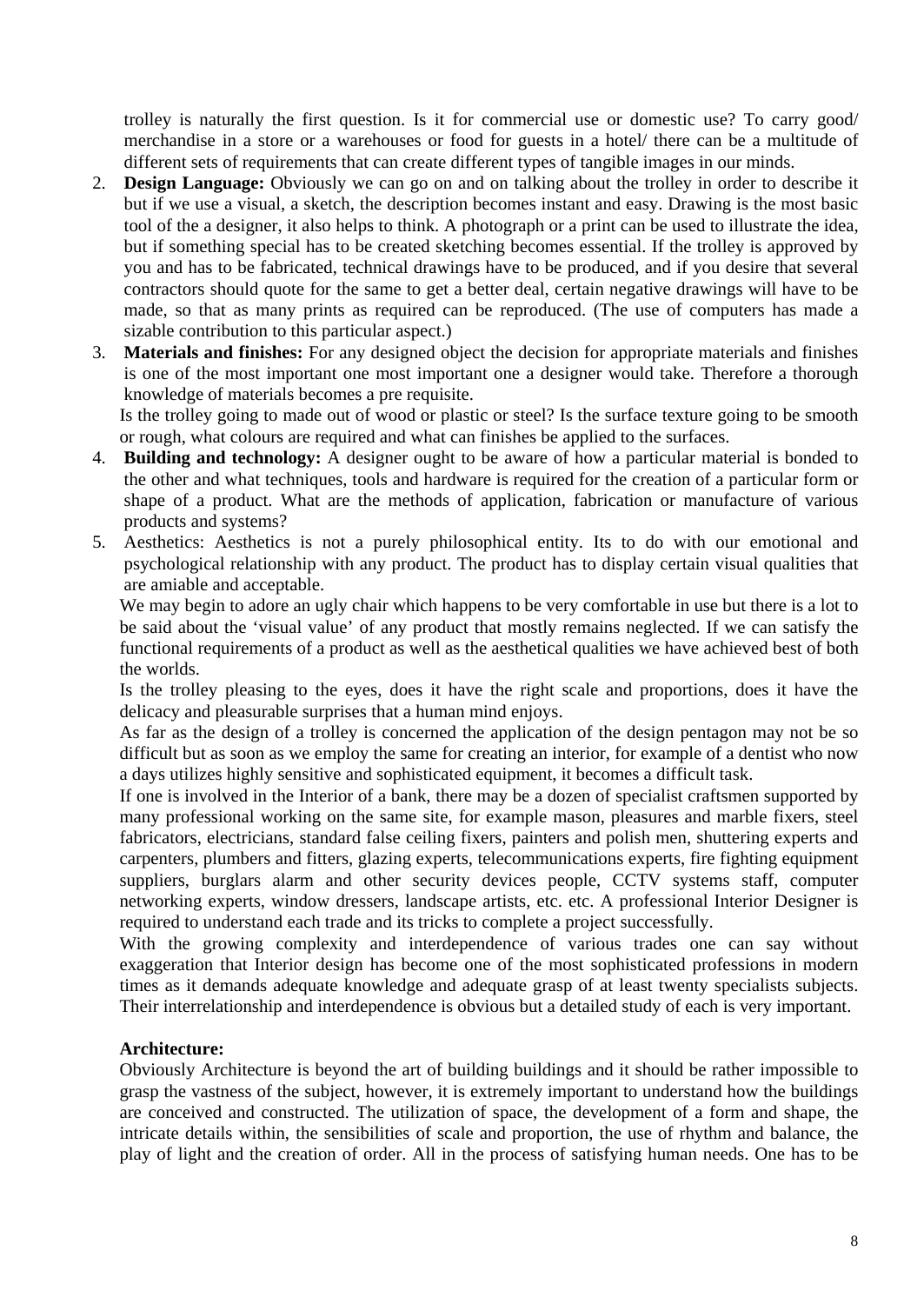familiar with the history of built environment, in different parts of the world and also in different times, for that could reveal different kinds of solutions of similar problems.

Almost all architecture encloses space and becomes'housing' for the internal environment; therefore a thorough understanding of architecture is of utmost importance.

### **Building construction:**

The construction methods and systems required to erect a building is an integral part of the subject of architecture but with interior designers who have to marry old and sometimes new structures together its knowledge becomes extremely crucial.

Many interior projects demand alterations and spatial changes in an existing construction and in order to perform such a surgical act one has to be fully acquainted with the construction methodology.

#### **Structural Engineering:**

Occasionally the client would require special construction like mezzanine floors, stairs, room extensions etc., and sometimes structural elements like columns, beams and cantilevers have to be relocated or removed completely, therefore a basic knowledge of the structure in the realms of architectural is very important.

#### **Materials and finishes:**

This subject gains importance and needs special attention because of the fact that there is a whole galaxy of materials beyond the architectural construction materials. The variety which starts from natural materials like stone, wood and ferrous materials, alloys and man made materials like plastics and ceramics, fibres, skins, finishing coats and textiles is simples endless. Just a small item of floor coverings which is above the architectural finished floor can take an entire volume. The long list of materials which the designer should be aware of is simply baffling.

An in depth study of their properties and characteristics, their stability and behavior under stresses and strains, climatic conditions is extremely critical.

#### **Electrical Engineering and Electronics:**

There is hardly any building or its interiors nowadays which are not powered by some sort of energy source or equipped by electronic fittings and devices. All interiors live on electrical gadgets, equipment and appliances, lighting and air conditioning. The jungle of cables consisting of electrical circuitry, communication cables, computer networking cables etc. have to be properly chanallised and incorporated in the finishes. The long and changing list of electrical appliances and gadgets used in residential or contract interiors can be agonizingly long but their updated knowledge is extremely important.

#### **Illumination:**

Many interiors remain in our fond memories for a long long time because of their unusual or special lighting effects and techniques. Illumination of interiors by standard or non standard luminaries, with innovative methods is an art by itself. Although it is linked with the electrical side of the subject but an electrical consultant who adopts a 'run of the mill' approach to lighting systems or who is busy, will hardly have the time to do 'creative lighting'.

We have to remember that all interior have to be artificially lit and all situations demand certain lighting standards therefore it is extremely important to have a good knowledge of the same.

#### **Mechanical engineering:**

One is not expected to be a mechanical engineer in order to become an Interior designer but there is not a single building without the hidden world of its services. Almost all interiors have to have toilets, mechanical ventilation, the heating and cooling systems. One has to be fully aware of the infra structure that supports all interiors. The plumbing tubes for water supply and drain systems, the ducts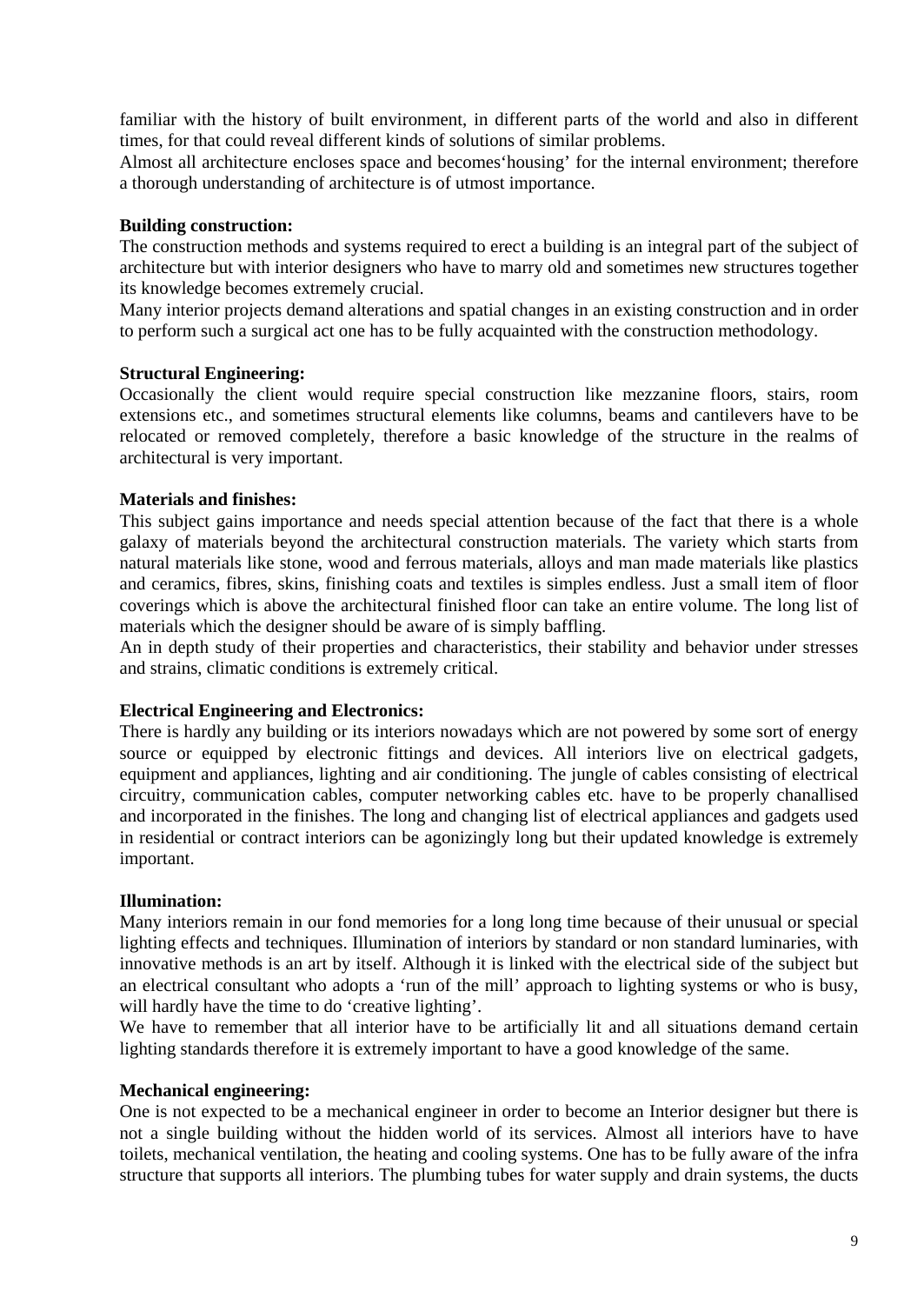and trenches, chutes and the drains, the air conditioning systems are all very complicated and demand serious attention and knowledge.

The co ordination of all the hidden elements of interiors is one of the most difficult tasks of all. The greater the number of services and concealed elements, greater the need for expertise and experience.

### **Landscape and Horticulture:**

The urban life has driven most of us away from our soils and the natural green, therefore invariably the clients show liking for interiors rich with plants etc. The knowledge of indoor and outdoor plants, their life cycles, feeding and pruning can be extremely helpful

The designer never really gets into the heavy duty work of a landscape architect which is quite a vast field by itself but knowledge of the same can assist him or her in large scale interiors projects which demand landscaping for example five star hotels and recreational centers etc.

#### **Acoustics:**

A professional interior designer at one time or another is confronted with acoustical problem therefore his education of the science of sound and the insulating method is highly important. This again is a specialists area but his knowledge of acoustics can help shape an interior from the beginning rather than acoustic baffles hanging all around, for example designing classrooms, auditoriums or a large public halls require such expertise. Sound recording studies require difference sound treatment.

## **Anthropometrics and Ergonomics:**

The objective of this subject is to give awareness of the psychological space requirements of one person and the immediate relationship to the next person in any situation. There are available internationally acceptable anthropometrical studies, standards and data body measurements, individual items measurements, which the designer has to be fully aware of.

The knowledge of ergonomics become useful in furniture design and product design, it studies the proper human anatomical relationship with all the products in use.

## **Decoration:**

We come to the part for which Interior Design is commonly known for, but infact refers to 'surface rendering' the designer has to be well versed with the theory and application for paints, varnishes, polishes, lacquers etc. The different qualities available are in hundreds and every product is used for a different situation. The other finishes include wallpapers and fabrics, wall hanging etc. tiles and corks, the variety available for covering the walls is unbelievable.

#### **Textiles:**

This subject usually coincides with decoration as a lot of our decorative skins consist of woven fabrics. Adequate knowledge of textile and how they are produced is essential as not interior will be without some sort of fabric. It can be a bedspread, upholstery material or a wall hanging.

#### **Furniture Design:**

Furniture is usually the biggest (free standing) item and at times the costliest item of an interior project. Its compatibility with the internal environment is quite a problem. Although most common practice for the interior designer is to select from a myriad of possibilities already available in the market but now and then he comes across a situation where custom designed furniture becomes necessary. A designer may also want to design an ashtray to go with his interior units but a thorough knowledge of furniture design becomes a pre requisite for Interior Design.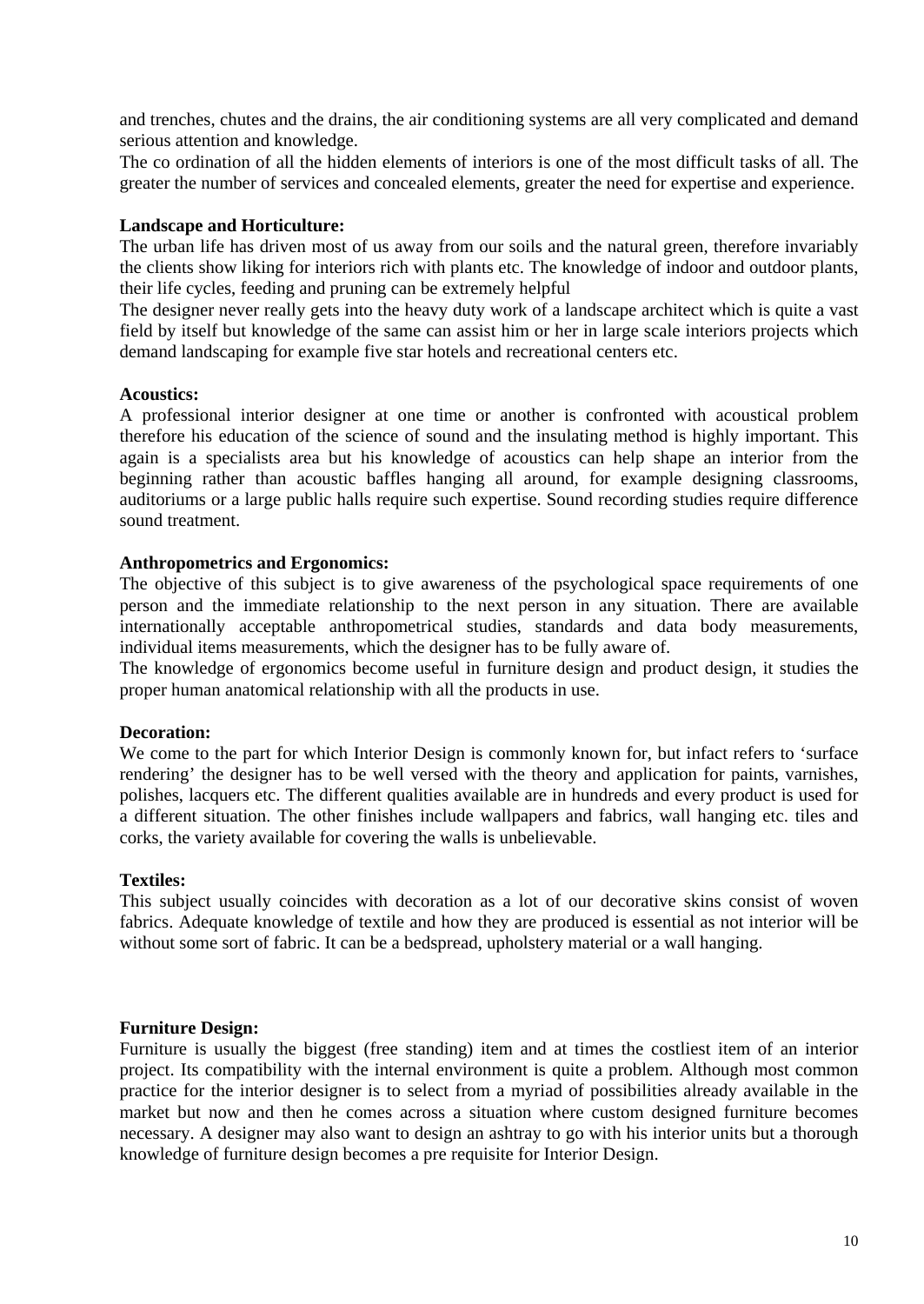## **Joinery and workshop practice:**

The structure and its assembly in architecture is 'big scale' but all interiors are in variable loaded with small scale structures and assemblies, for example counters and cabinets, bulkheads and borders etc. therefore a thorough knowledge of wood workshop practice and metal workshop practice is extremely important for the professional designer.

### **Colour and Graphic Design:**

Without colour everything would be extremely bland and pale. Colour induces life and its importance does not need any emphasis. The study of theories of colours and its application plays a very important role in the carrier of an Interior Designer. As far as graphic art is concerned it is impossible to master this subject which is quite vast but certain areas like typography, printing methods, super graphics and effect is more relevant for the interiors. The design of shop fronts and other facades, images of public places like a restaurant or a salon, printing of slogans or signs, design of directional signs etc. are all that require the expertise of a professional designer.

#### **Fine arts:**

One doesn't have to paint or sculpt to become an interior designer but as discussed earlier sketching is the most important tool of a designer to express his ideas, just like the painter or a sculpture. All schools of Interior design give an introduction and awareness to its students about the history, styles and movements of arts in different parts of the worlds. It is a mind molding process and quite an important one.

The other aspect about fine arts is that interiors are always adorned by paintings, prints, murals, art effects, ceramics, sculptures and other small accessories having decorative value, and it takes good education in arts to select the right thing for the right spot.

#### **Visualisation:**

There are two meanings for this word here. One is to do with human perception. Design is a perpetual equation of cause and effect which demands imagination slightly higher than average. It requires the stimulation of a particular part of the cerebral cortex whereby he is trained to 'perceive', travel into spaces without being there, to visualize a product without actually making it. Unfortunately this does not come with learning but can only be acquired through experience.

The other side is to actually prepare visuals, the art of presentation. A designer who cannot present his ideas is definitely handicapped. There are various specific fields like studio drafting, the art of making perspective drawings and professional delineation which need special training but nevertheless very important for a professional's career.

#### **Quantities and Surveying:**

This should fall under the Professional practice heading but a professional designer should be able t conduct accurate physical surveys. A good knowledge of geometry is essential. A surveyor of architectural/ Interiors should be able to prepare the qualities of interior items to process a tender for construction or for records.

#### **Management and accounts:**

The importance of management and accounts does not need any elaboration because if interior design is to be treated as a business extensive knowledge in the two is quite essential.

#### **Human psychology:**

Beside residential interiors, where a designer has to build a constant rapport with his clients to visualize and construct an accurate picture of their requirements, the contract and the corporate side of the business will also require meetings with executives and managers. A profound knowledge and understanding of human behavior can greatly assist him in the creation of successful interiors.